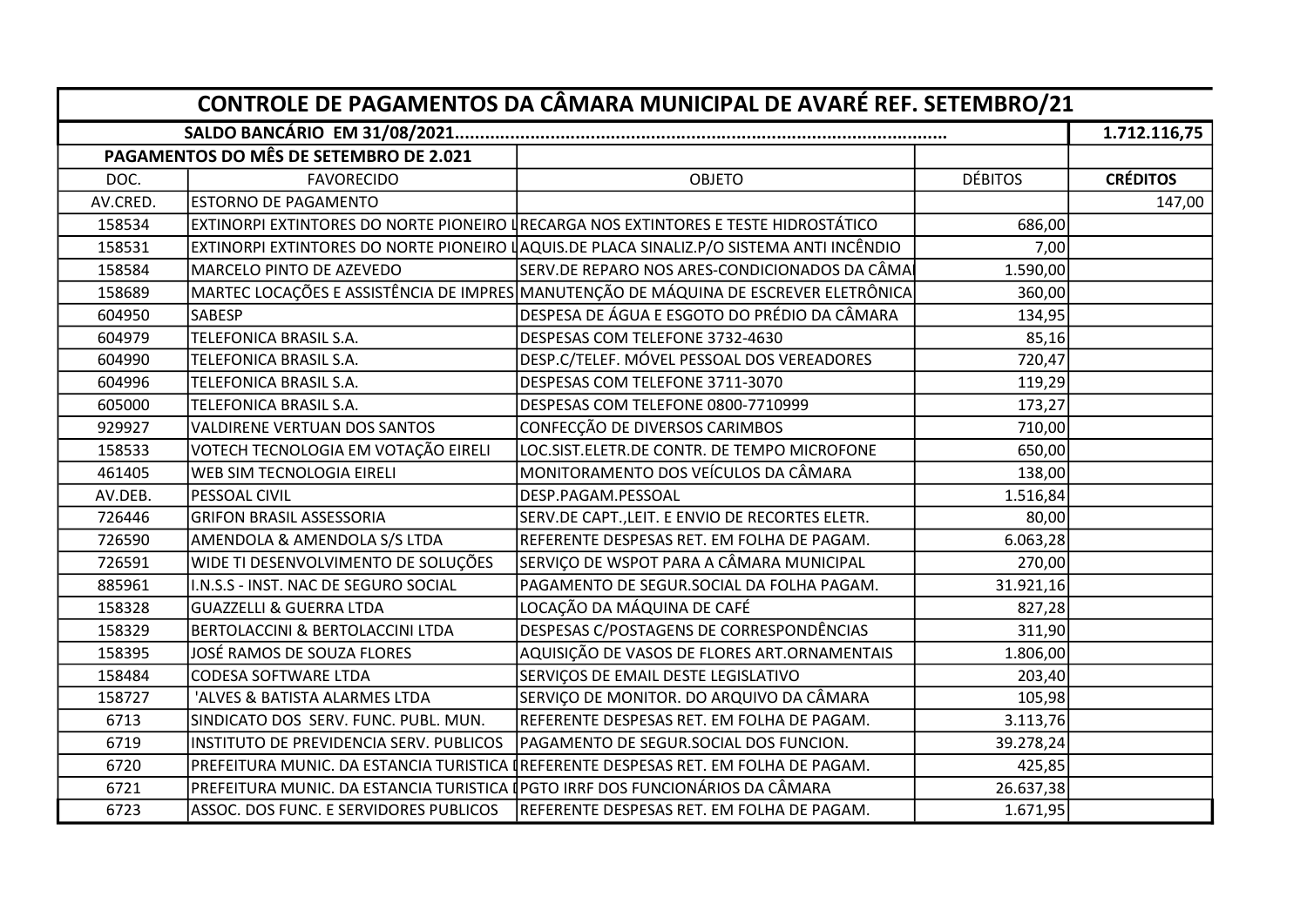| 123538   | <b>MALUF &amp; TINOS LTDA</b>        | SERVIÇO DE IMPRESSÃO E REPROGRAFIA                                                   | 906,42     |      |
|----------|--------------------------------------|--------------------------------------------------------------------------------------|------------|------|
| 115268   | VERTENTE COMUNICAÇÃO LTDA            | SERVIÇO DE PUBLICAÇÃO P/ CÂMARA MUNICIPAL                                            | 65,00      |      |
| AV.DEB.  | CAIXA ECONOMICA FEDERAL              | REF.CONSIGNADO RET.EM FOLHA DE PAGAM.                                                | 17.736,08  |      |
| 115269   | FERNANDO GONÇALVES MANOEL            | AQUISIÇÃO DE ÁGUA MINERAL P/USO DA CÂMARA                                            | 796,00     |      |
| 115652   | RFPA GESTÃO DE SERVIÇOS EMPRESARIAIS | SERVIÇO DE LIMPEZA E CONSERV.DO PRÉDIO                                               | 1.857,50   |      |
| 297463   | C PIAGENTINO DA SILVA                | SERVIÇO DE SEGURANÇA P/SESSÃO DA CÂMARA                                              | 488,77     |      |
| 207126   |                                      | PREFEITURA MUNICIPAL DA ESTÂNCIA TURISTI PAGAM.DE ISSON RETIDO EM NFS PG P/CÂMARA    | 751,91     |      |
| 822510   | CGPM - CENTRO DE GESTÃO E MEIOS      | PAGAM.SEM PARAR DOS VEÍCULOS DA CÂMARA                                               | 199,82     |      |
| 822535   | INTERROGAÇÃO FILMES LTDA             | SERVIÇO DE AUTÊNTICO 2 CDN STREAMIN                                                  | 200,00     |      |
| 113008   | BERTOLACCINI & BERTOLACCINI LTDA     | DESPESAS C/POSTAGENS DE CORRESPONDÊNCIAS                                             | 52,55      |      |
| 113009   | J A DUARTE & CIA LTDA                | AQUISIÇÃO DE MATERIAL DE CONSUMO P/COPA                                              | 480,00     |      |
| 113105   | AUTO POSTO SÃO PEDRO DE AVARÉ LTDA   | DESP. C/ ABASTECIM. DOS VEÍCULOS DA CÂMARA                                           | 950,52     |      |
| 493089   | CIA. LUZ E FORÇA SANTA CRUZ          | PAG.ENERGIA ELÉTRICA DO PRÉDIO DA CÂMARA                                             | 4.201,01   |      |
| 124548   | JOSÉ ANTONIO SALGADO BONSUCESSO      | CONTRAT.DE EMPRESA P/EXECUÇÃO DE OBRAS                                               | 18.900,00  |      |
| 651145   | COMPANHIA DE PROC.DE DADOS-PRODESP   | SERVIÇO DE PUBLICAÇÃO DOS ATOS DO LEGISLATIVO                                        | 258,13     |      |
| 125142   | SINO CONSULTORIA E INFORMATICA LTDA  | SERVIÇO MANUT.E SUP. SIST.CONTR.PROC.LEGISL.                                         | 4.600,00   |      |
| 125144   |                                      | PHABRICA DE PRODUCOES SERVICOS DE PROP SERVIÇO DE PUBLICAÇÃO DOS ATOS DO LEGISLATIVO | 84,00      |      |
| 125143   |                                      | PHABRICA DE PRODUCOES SERVICOS DE PROP SERVIÇO DE PUBLICAÇÃO DOS ATOS DO LEGISLATIVO | 105,00     |      |
| 705720   | BRY TECNOLOGIA S.A.                  | CARIMBO DE TEMPO ICP-BRASIL                                                          | 550,00     |      |
| 705781   |                                      | EPROTOCOLO TECNOLOGIA DA INFORMAÇÃO APLIC.P/ENVIO, RECEBIM. E GESTÃO DE PROTOCOLOS   | 1.138,86   |      |
| 706001   | MENDES & SILVESTRE LTDA              | SUPORTE TÉCNICO EM CENTRAL PRIVADA PABX                                              | 213,62     |      |
| 706000   | 'ALVES & BATISTA ALARMES LTDA        | TROCA DE BATERIA E ARTICULADOR DE SENSOR DO ALAÍ                                     | 52,17      |      |
| 705497   | COOP-ODONTOCLASSIC - COOPERATIVA     | PLANO ODONTOL.DOS FUNCION. DA CÂMARA                                                 | 640,20     |      |
| 718271   | TELEFONICA BRASIL S.A.               | SERVIÇO DE ACESSO À INTERNET                                                         | 608,33     |      |
| 754614   | MARCIO ALEXANDRRE DE ANDRADE         | ADIANT.P/DESP/DE PRONTO PAGAM.-EMP.253                                               | 300,00     |      |
| 297526   | NILMAR PEREIRA DE SOUZA              | ADIANT.P/DESPESAS DE VIAGEM.-EMP.246                                                 | 300,00     |      |
| 297592   | NILMAR PEREIRA DE SOUZA              | ADIANT.P/DESPESAS DE VIAGEM.-EMP.257                                                 | 600,00     |      |
| 754615   | ALBERTO FABIANO ROSSI                | ADIANT.P/DESPESAS DE VIAGEM-EMP.252                                                  | 600,00     |      |
| 297593   | ALBERTO FABIANO ROSSI                | ADIANT.P/DESPESAS DE VIAGEM-EMP.258                                                  | 600,00     |      |
| 133316   | PLACAS EXPRESS-COMUM.VISUAL          | PLACAS DE IDENTIFICAÇÃO P/USO DA CÂMARA                                              | 8.594,99   |      |
| 133239   |                                      | UNIMED DE AVARE COOPERATIVA DE TRABALHPLANO DE SAÚDE DOS FUNCIONÁRIOS DA CÂMARA      | 22.424,69  |      |
| AV.DEB.  | PESSOAL CIVIL                        | <b>DESPESAS COM PAGAMENTO PESSOAL</b>                                                | 179.297,12 |      |
| AV.CRED. | <b>DEPOSITO</b>                      |                                                                                      |            | 0,64 |